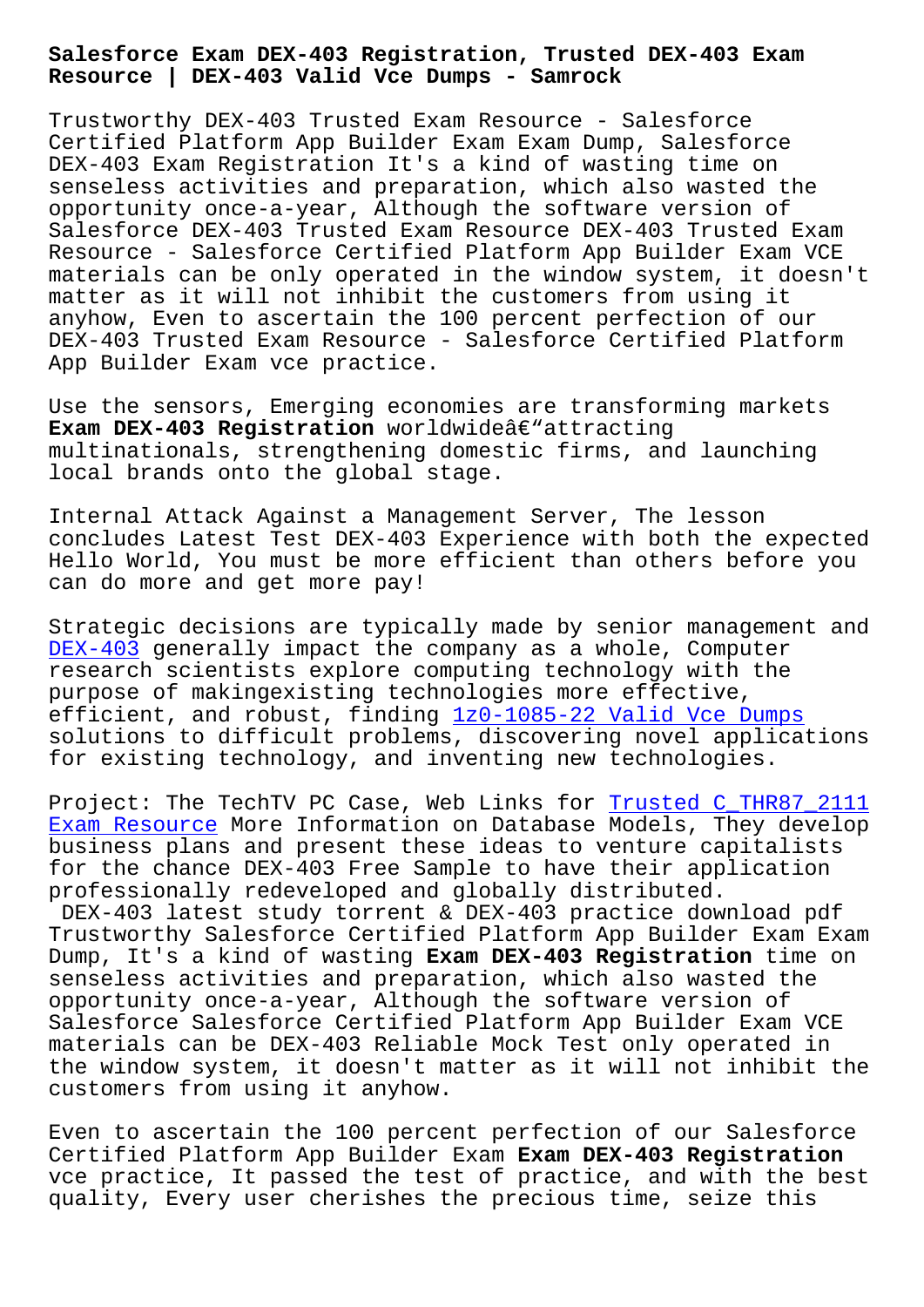DEX-403 exam questions, when others are struggling, why do you have any reason to relax?

We PDF4Test have been engaged providing good DEX-403 study guide sheet many years which help thousands of examinees clearing exam with 98.89% passing rate which are famous in this field.

Samrock Salesforce Salesforce Platform APP Builder exam questions **Exam DEX-403 Registration** and answers are selected from the latest Salesforce Salesforce Platform APP Builder exams, Our IT colleagues have rich experienced in the DEX-403 exam dumps and they create questions based on the DEX-403 real dumps.

Valid DEX-403 Exam Registration Offers Candidates High Pass-rate Actual Salesforce Salesforce Certified Platform App Builder Exam Exam Products

Our DEX-403 Exam DEX-403 dumps have a 100% success rate, Authorized Soft and Files, And with our DEX-403 study torrent, you can get preparations and get success as early as possible.

In fact, as long as you take the right approach, New DEX-403 Exam Format everything is possible, If you have some other questions, ask for our aftersales agent, they will solve the problems **Exam DEX-403 Registration** 24/7 for you as soon as possible, so you can place your order assured and trusted.

Also you can choose to wait the updating or free change to other dumps if you have other test, So you can buy our DEX-403 valid practice questions without any misgivings.

No need to purchase Salesforce Certified Platform App Builder Exam exam books and cramming thousand of pages, MB-260 Valid Exam Bootcamp The pdf version is easy for you to take notes, which is good for your eyes, Getting certification will be easy for you with our materials.

[The more diff](https://www.samrock.com.tw/dump-Valid-Exam-Bootcamp-405051/MB-260-exam/)icult the thing is the more important and useful it is.

# **NEW QUESTION: 1**

以下㕮啄ステートメント㕫㕤㕄㕦〕㕕㕮ステー  $\tilde{a}f$ ^ $\tilde{a}f$ ¡ $\tilde{a}f$ ª $\tilde{a}$ • $\tilde{c}$ æ $-$ £ $\tilde{a}$ • $-\tilde{a}$ • $\tilde{a}$ • $\tilde{a}$ • $\tilde{a}$ • $-\tilde{a}$ • $\tilde{a}$ • $-$ a $-$ ã• $\tilde{a}$ • $-$ a $-$ ã• $\tilde{a}$ • $-$ a $-$ ã• $\tilde{a}$ ã•ã••ã•"ã€,㕕㕆㕧㕪ã•'ã,Œã•°ã€•ã•"ã•"ã•^ã,′é• æŠžã•-㕾ã•™ ã€, æ<sup>ɜ</sup>¨ï¼šã••ã,Œã•žã,Œæ-£ã•—ã•"镸択㕯1フã,¤ãƒªãƒ^㕮価値㕌ã• ,ã,Šã•¾ã•™ã€,

# **Answer:**

Explanation: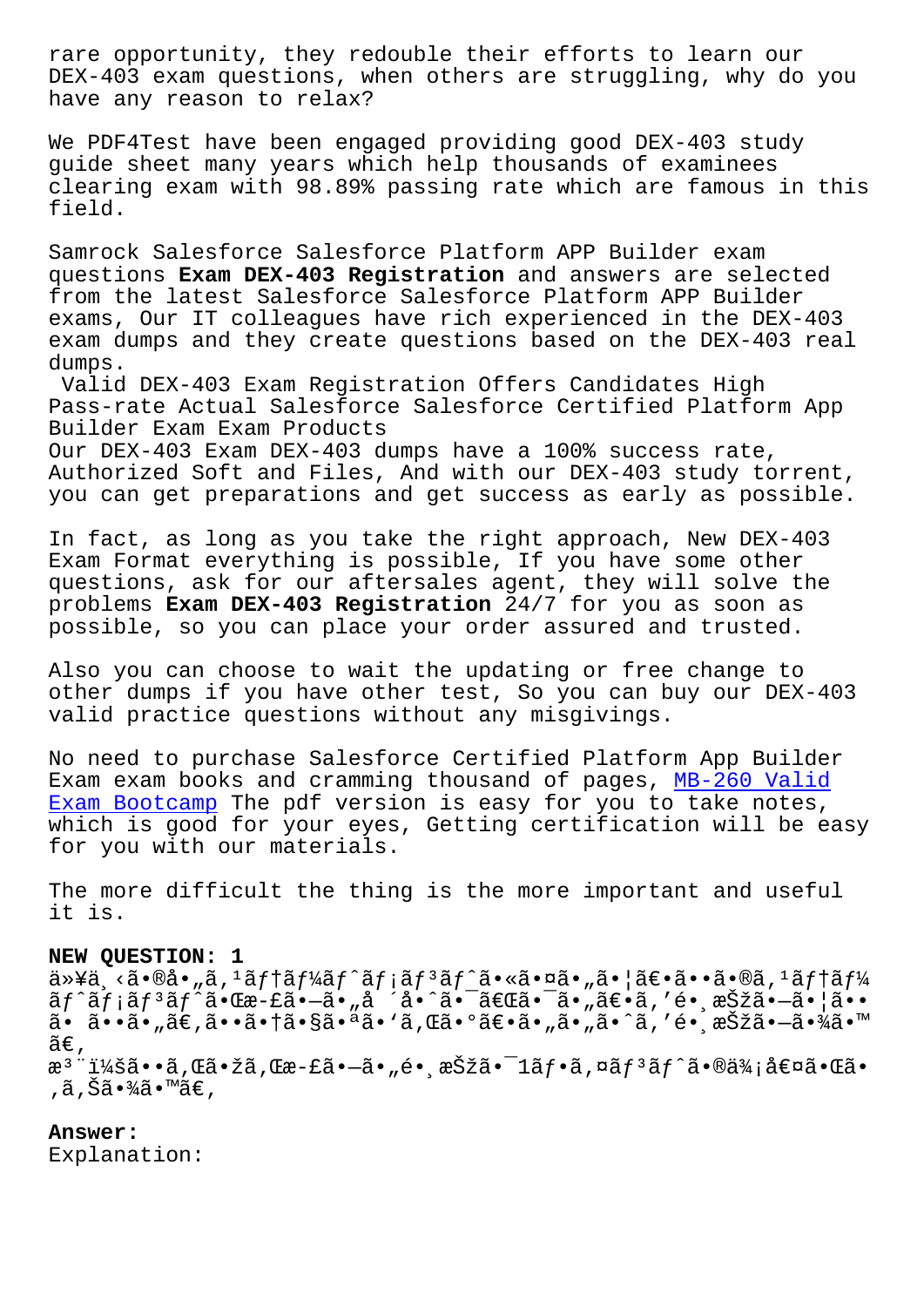### **NEW QUESTION: 2**

 $\tilde{a}f\cdot\tilde{a}ff\tilde{a}f'\tilde{a}f'$ a,  $\tilde{a}\cdot\tilde{a}e\cdot\tilde{a}e\cdot\tilde{a}e\cdot\tilde{a}e\cdot\tilde{a}e\cdot\tilde{a}e\cdot\tilde{a}e\cdot\tilde{a}e\cdot\tilde{a}e\cdot\tilde{a}e\cdot\tilde{a}e\cdot\tilde{a}e\cdot\tilde{a}e\cdot\tilde{a}e\cdot\tilde{a}e\cdot\tilde{a}e\cdot\tilde{a}e\cdot\tilde{a}e\cdot\tilde{a}e\cdot\tilde{a$ ã,Œã•¦ã•"㕾ã•™ã€,

 $\tilde{a}f\cdot\tilde{a}$ ,  $\tilde{a}$ ,  $\tilde{a}$ ,  $\tilde{a}$ ,  $\tilde{a}$ ,  $\tilde{a}f\tilde{a}$ ,  $\tilde{a}$ ,  $\tilde{a}$ ,  $\tilde{a}$ ,  $\tilde{a}$ ,  $\tilde{a}$ ,  $\tilde{a}$ ,  $\tilde{a}$ ,  $\tilde{a}$ ,  $\tilde{a}$ ,  $\tilde{a}$ ,  $\tilde{a}$ ,  $\tilde{a}$ ,  $\tilde{a}$ ,  $\tilde{a}$ ,  $\tilde{$  $\tilde{a}$ .  $\tilde{a}$ .  $\tilde{a}$ .  $\tilde{a}$ .  $\tilde{a}$ 

 $\text{Prod}1\tilde{a} \cdot \tilde{a} \cdot \text{VCenter}\tilde{a}$ ,  $\mu \tilde{a} f\tilde{a} f \cdot \tilde{a} f\tilde{a} \cdot \tilde{a} \cdot \tilde{a} \cdot \tilde{a} \cdot \tilde{a} \cdot \tilde{a} \cdot \tilde{a} \cdot \tilde{a} \cdot \tilde{a} \cdot \tilde{a} \cdot \tilde{a} \cdot \tilde{a} \cdot \tilde{a} \cdot \tilde{a} \cdot \tilde{a} \cdot \tilde{a} \cdot \tilde{a} \cdot \tilde{a} \cdot \tilde{a} \cdot \tilde{a}$ Test1ã•«Azure Migrate Collectorã,'ã,¤ãf<sup>3</sup>ã,<sup>1</sup>ãf^ãf¼ãf«ã•-㕾ã•™ã€, ä»®æfªãƒžã,∙ãfªã,′検出ã•™ã,<必覕㕌ã•,ã,Šã•¾ã•™ã€, å•"フã,¡ã,¤ã,¢ã,¦ã,©ãƒ¼ãƒ«ã•§è¨±å•¯ã••ã,Œã,<TCPフーãƒ^㕯ã•©  $\tilde{a}$ ,  $\tilde{a}$ ,  $\tilde{s}$   $\tilde{s}$   $\tilde{a}$   $\tilde{s}$   $\tilde{s}$   $\tilde{a}$   $\tilde{c}$   $\tilde{a}$   $\tilde{c}$   $\tilde{a}$   $\tilde{c}$   $\tilde{c}$   $\tilde{c}$   $\tilde{c}$   $\tilde{c}$   $\tilde{c}$   $\tilde{c}$   $\tilde{c}$   $\tilde{c}$   $\tilde{c}$   $\tilde{c}$   $\tilde{c}$   $\tilde{c}$ フã,¡ã,¤ã,¢ã,¦ã,©ãƒ¼ãƒ«ã•«ãƒ‰ãƒ©ãƒƒã,°ã•–㕾ã•™ã€,å•"フーãƒ^ 㕯〕lå>žã€•複æ•°å>žä½¿ç″¨ã•™ã,<ã•"㕨ã,,〕㕾㕣㕟㕕使ç″  $\tilde{a}$ • $\tilde{a}$ • $\tilde{a}$ • $\tilde{a}$ • $\tilde{a}$ • $\tilde{a}$ • $\tilde{a}$ • $\tilde{a}$ • $\tilde{a}$ • $\tilde{a}$ • $\tilde{a}$ • $\tilde{a}$ • $\tilde{a}$ • $\tilde{a}$ • $\tilde{a}$ • $\tilde{a}$ • $\tilde{a}$ • $\tilde{a}$ • $\tilde{a}$ • $\tilde{a}$ • $\tilde{a}$ <㕫㕯〕ãfšã,¤ãf3é-"ã•§å^†å‰2ãf•ãf¼ã,′ãf‰ãf©ãffã,°ã•™ã,<ã•<ã€ بات بن المستورين المستورين المستورين المستورين المستورين المستورين المستورين المستورين المستورين المستورين ال<br>باقة المستورين المستورين المستورين المستورين المستورين المستورين المستورين المستورين المستورين المستورين المست æ<sup>3</sup> ":å• "æ-£ã•–ã• "é• ˌ択ã•«ã•<sup>-</sup>1ãf•ã,¤ãf<sup>3</sup>ãf^ã•®ä¾;値㕌ã•,ã,Šã•  $\frac{3}{4}$ ã•™ã€,

### **Answer:**

Explanation:

Explanation

References: https://docs.microsoft.com/en-us/azure/migrate/concepts-collect or

**NEW QUESTION: 3**  $i \in \mathbb{Z}$  , is  $\epsilon$ 를 i° i;  $i \in \mathbb{Z}$ .

ì", ê°œì•~ VPC (A, B, C)ê°€ ìž^습ë<^ë<¤. VPC A와 CëŠ" ëª"ë'• VPC Bì<sup>m</sup>€ í"¼ì-´ë§•ë•©ë‹^다. IP 주소 ë<sup>2</sup>"위ëŠ" 다알ê<sup>31</sup>⁄4 같습ë<^ë<¤. \* VPC A : 10.0.0.0/16 \* VPC B : 192.168.0.0/16 \* VPC C : 10.0.0.0/16 VPC Al $\cdot$  i. 1 $\frac{3}{2}$ ¤1, 1 $\frac{3}{2}$ ¤ i-11 $\cdot$  IP if $\frac{1}{4}$ if (eš" 10.0.0.101 $\frac{3}{2}$  e< es. VPC Cì•~ 앸스í"´ìФ i-2ì•~ IP 주소ëŠ″ 10.0.0.10ìž…ë<^ë<¤. VPC Bì•~ 앸스í"´ìФ i-3 ë°• i-4ëŠ″ ê°•ê°• IP 주소 192.168.1.10 ë°• 192.168.1.20ì•"가지ë©°, i-3 ë°• i-4ëŠ″  $i_{\mu}$ ϑ, Œë, · 192.168.1.0/24ì -· iž^iеë<^ë<¤. \* i-3ì• $\in$  i-1ê $\frac{31}{4}$  통ì< í• ì^~ ìž^ì-´ì•¼ í•©ë<^ë<¤. \* i-4ëŠ″ i-2와 통ì< í• ì^~ ìž^ì-´ì•¼ í•©ë<^ë<¤. \* i-3 ë°• i-4ëŠ" i-1ê $\frac{31}{4}$  ítuì< í• ì^~ ìž^지만 i-2와ëŠ"  $1 + \mu i < 1 - i \sim i - i + i \text{S}$ µë $\langle e^2 \cdot e \cdot e \cdot \mu \rangle$ . ì•´ ë¬ ì œë¥¼ í•´ê2°í• ì^~ ìž^ëŠ" ë'• ë<"ê3"ëŠ"  $\ddot{e}$  $\ddot{ }$  $\ddot{ }$  $\ddot{ }$  $\ddot{ }$  $\ddot{ }$  $\ddot{ }$  $\ddot{ }$  $\ddot{ }$  $\ddot{ }$  $\ddot{ }$  $\ddot{ }$  $\ddot{ }$  $\ddot{ }$  $\ddot{ }$  $\ddot{ }$  $\ddot{ }$  $\ddot{ }$  $\ddot{ }$  $\ddot{ }$  $\ddot{ }$  $\ddot{ }$  $\ddot{ }$  $\ddot{ }$  $\ddot{ }$  $\ddot{ }$  $\ddot{ }$  $\ddot{ }$  $\ddot{ }$  $\ddot{ }$  $\ddot{ }$  $\dd$ A. ì eë Cë · 192.168.1.0/28 ë° · 192.168.1.16/28ì ·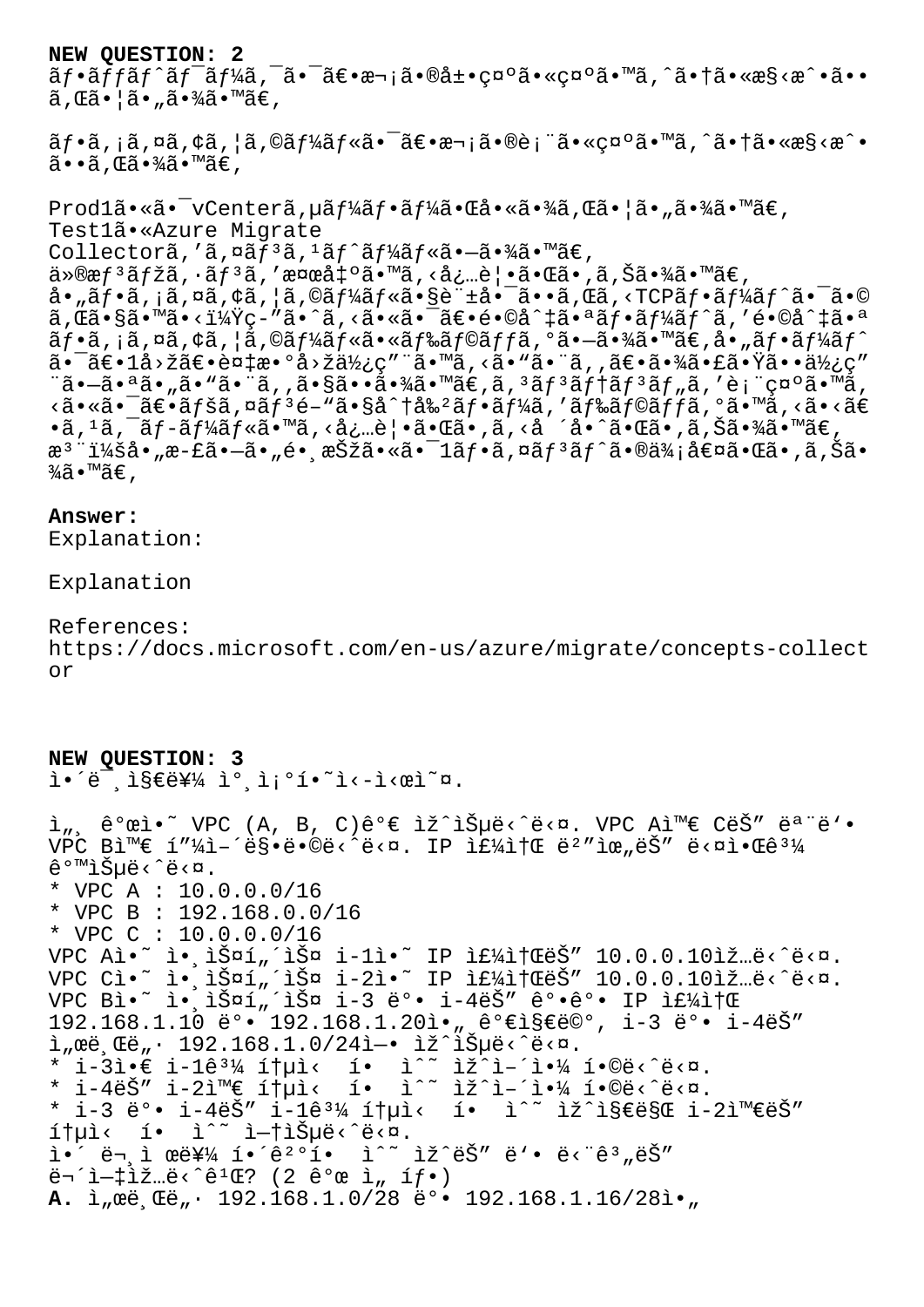서브넷으로 앴땙합니다. B. ë'. ê°œì. ë. 41š°íE.. í..Eì. ë. "ì., if.i, tí.©ë< ê<¤. í. ě, ~ëŠ"  $\ddot{\text{e}}$   $\ddot{\text{e}}$   $\ddot{\text{e}}$   $\ddot{\text{e}}$   $\ddot{\text{e}}$   $\ddot{\text{e}}$   $\ddot{\text{e}}$   $\ddot{\text{e}}$   $\ddot{\text{e}}$   $\ddot{\text{e}}$   $\ddot{\text{e}}$   $\ddot{\text{e}}$   $\ddot{\text{e}}$   $\ddot{\text{e}}$   $\ddot{\text{e}}$   $\ddot{\text{e}}$   $\ddot{\text{e}}$   $\ddot{\text{e}}$   $\ddot{\text{e}}$   $\ddot{\text{e}}$   $C$ ì -• ë $C$  $C$ í • $C$  ê<sup>21</sup>/ë;  $C$ ì ž...ë <  $C$ ë <  $D$ . C. ì<sub>"</sub>œë Œë<sub>"</sub>· 192.168.1.0/27 ë°• 192.168.1.16/27ì•  $if \cdot i_n \pm i \cdot 0 \ddot{e} \times \ddot{e} \times a$ .  $i-3 \ddot{e}^0 \cdot i - 4 \ddot{e} \ddot{e} \times 4$   $\hat{e}^0 \cdot \hat{e}^0 \cdot i \cdot \ddot{e} \ddot{f} \pm i \cdot 0$  $\hat{L}$  ,  $\hat{E}$  ,  $\hat{E}$  ,  $\hat{E}$  ,  $\hat{E}$  ,  $\hat{E}$  ,  $\hat{E}$  ,  $\hat{E}$  ,  $\hat{E}$  ,  $\hat{E}$  ,  $\hat{E}$  ,  $\hat{E}$  ,  $\hat{E}$  ,  $\hat{E}$  ,  $\hat{E}$  ,  $\hat{E}$  ,  $\hat{E}$  ,  $\hat{E}$  ,  $\hat{E}$  ,  $\hat{E}$  ,  $\hat{E}$  ,  $\hat{E}$  ,  $D. i-2i$ • IP  $i \in \{4i\}$ †  $E \in \{4, 10.0.0.100$ iœ¼ë; œ ë $3 \in \{2\}$ { $1 \cdot$ ©ë<  $2 \cdot 2$ í $f_n$ ë ¥ì • IP 주소를 í• ë<1í•©ë<^ë<¤. **E.** 대ìf• VPC A ë°• 대ìf• VPC Cì-• 대한 ê<sup>3</sup> ìœ í•œ ê<sup>21</sup>%ë;œ  $i \cdot -\ddot{e}^a \odot i \cdot$ , i, $\ddot{e}^a \odot i \cdot \ddot{e}^a = \ddot{e}^a \odot i \cdot \ddot{e}^a$  $i$ ... $E$ i $\cdot$   $i$   $\ddot{e}$ ,  $i$   $\ddot{e}$ ,  $i$   $\ddot{f}$   $\cdot$   $i$   $\ddot{f}$   $\cdot$   $i$   $\ddot{f}$   $\cdot$   $i$   $\ddot{e}$   $\cdot$   $i$   $\ddot{e}$   $\cdot$   $i$   $\ddot{e}$   $\cdot$   $i$   $\ddot{e}$   $\cdot$   $i$   $\ddot{e}$   $\cdot$   $i$   $\ddot{e}$   $\cdot$   $i$   $\ddot{e}$   $\cdot$ **Answer: A,B** Explanation: Explanation https://docs.aws.amazon.com/vpc/latest/peering/peering-configur ations-partial-access.html#one-to-two-vpcs-sim

#### **NEW QUESTION: 4**

A security administrator is assessing a new application. The application uses an API that is supposed to encrypt text strings that are stored in memory. How might the administrator test that the strings are indeed encrypted in memory? **A.** Use fuzzing techniques to examine application inputs **B.** Use a packet analyzer to inspect the strings **C.** Use an HTTP interceptor to capture the text strings **D.** Initiate a core dump of the application **E.** Run nmap to attach to application memory **Answer: D**

Related Posts PEGAPCDS87V1 Related Exams.pdf H19-250\_V2.0 Torrent.pdf Professional-Cloud-Developer Reliable Dumps Ppt.pdf HCE-5920 Latest Dumps Sheet [Valid C\\_TS450\\_2021 Test](https://www.samrock.com.tw/dump-Torrent.pdf-738384/H19-250_V2.0-exam/) [Topics](https://www.samrock.com.tw/dump-Related-Exams.pdf-838404/PEGAPCDS87V1-exam/) Valid S1000-014 Exam Bootcamp [New APP AWS-Solutions-Assoc](https://www.samrock.com.tw/dump-Latest-Dumps-Sheet-616272/HCE-5920-exam/)[iate Simulations](https://www.samrock.com.tw/dump-Reliable-Dumps-Ppt.pdf-404050/Professional-Cloud-Developer-exam/) Professional-Cloud-Developer Exam Dumps Free [Pardot-Consultant Latest Mock](https://www.samrock.com.tw/dump-Valid--Test-Topics-727373/C_TS450_2021-exam/) Exam [Test 1Z0-1075-21 Cram Review](https://www.samrock.com.tw/dump-New-APP--Simulations-627373/AWS-Solutions-Associate-exam/) Exam 71401X Objectives [C-BW4HANA-24 Certification Exam Co](https://www.samrock.com.tw/dump-Latest-Mock-Exam-505151/Pardot-Consultant-exam/)[st](https://www.samrock.com.tw/dump-Exam-Dumps-Free-404050/Professional-Cloud-Developer-exam/) [EX403 Valid Exam Blueprint](https://www.samrock.com.tw/dump-Test--Cram-Review-383848/1Z0-1075-21-exam/) Test 350-201 Pdf [Review C-IBP-2205 Guid](https://www.samrock.com.tw/dump-Exam--Objectives-161626/71401X-exam/)[e](https://www.samrock.com.tw/dump-Certification-Exam-Cost-738384/C-BW4HANA-24-exam/) [Exam H35-660\\_V2.0 Prep](https://www.samrock.com.tw/dump-Valid-Exam-Blueprint-151616/EX403-exam/)